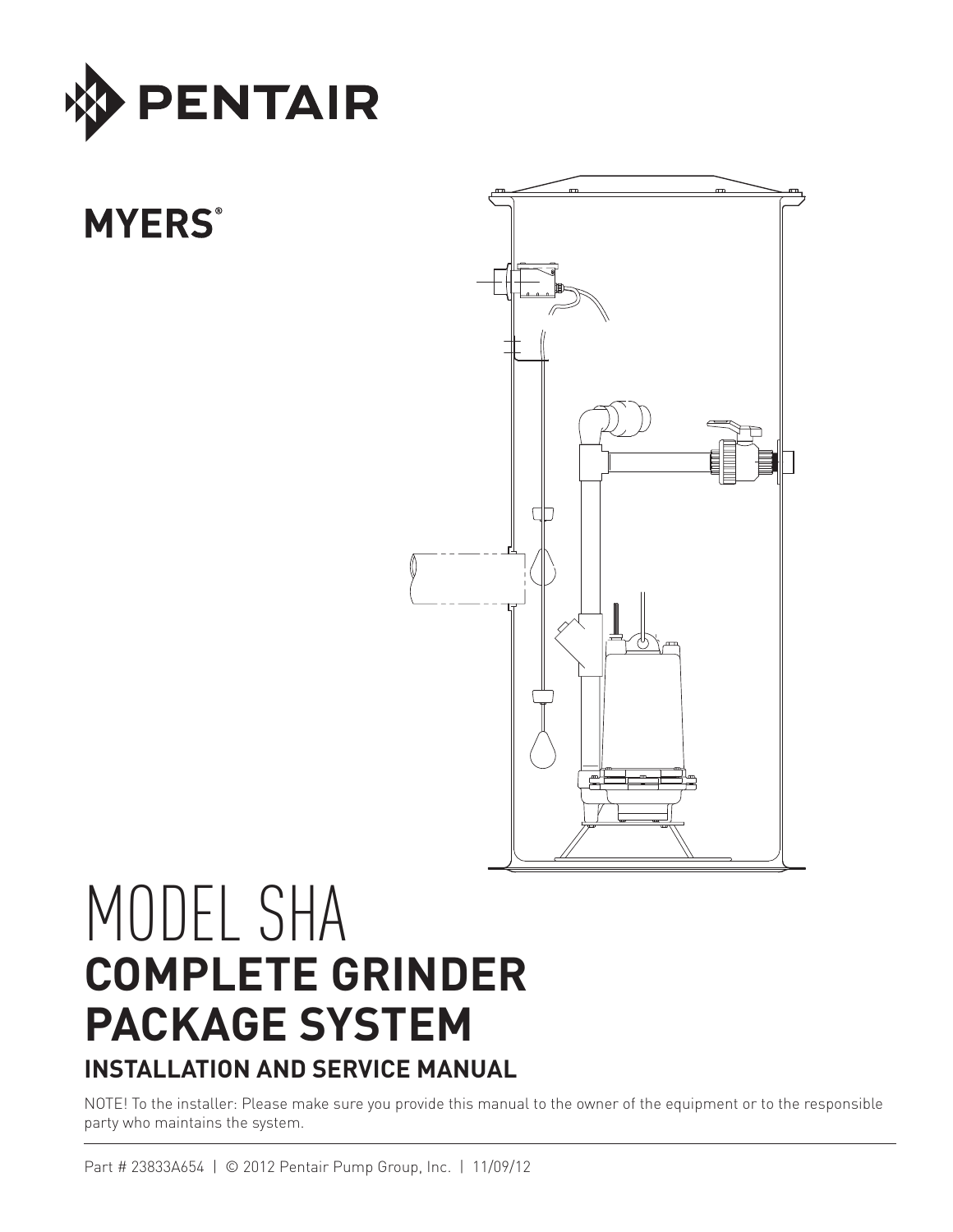## **GENERAL INFORMATION**

Thank you for purchasing your Low Pressure Sewer Basin System.

## **CALIFORNIA PROPOSITION 65 WARNING:**

**A** WARNING This product and related **accessories contain chemicals known to the State of California to cause cancer, birth defects or other reproductive harm.**

## **BEFORE INSTALLATION**

This manual contains important information for the safe use of this product. Read this manual completely and follow the instructions carefully. Reasonable care and safe methods relating to the installation and operation of this product should be practiced. Check local codes and requirements before installation.

**A DANGER!** RISK OF ELECTRICAL SHOCK OR ELECTROCUTION. MAY RESULT IN SERIOUS INJURY OR DEATH OR FIRE HAZARD. INSTALLER MUST DISCONNECT ALL ELECTRICAL SOURCES PRIOR TO INSTALLATION. ONLY QUALIFIED PERSONNEL MAY INSTALL THIS SYSTEM. NFPA 70/NATIONAL ELECTRIC CODE (NEC) OR LOCAL CODES MUST BE FOLLOWED. SYSTEM MUST BE PROPERLY GROUNDED ACCORDING TO NEC.

**A WARNING! BIOHAZARD RISK. ONCE THE** WASTEWATER SOURCE HAS BEEN CONNECTED TO SYSTEM, BIOHAZARD RISK EXISTS. INSTALLER(S) AND/OR SERVICE PERSONNEL MUST USE PROPER PERSONAL PROTECTIVE EQUIPMENT AND FOLLOW HANDLING PROCEDURES PER OSHA 29 CFR 1910.1030 WHEN HANDLING EQUIPMENT AFTER WASTEWATER SOURCE HAS BEEN CONNECTED TO THE SYSTEM.

n **DANGER!** RISK OF FIRE OR EXPLOSION. DO NOT SMOKE OR USE OPEN FLAMES IN OR AROUND THIS SYSTEM. THIS SYSTEM IS NOT INTENDED FOR USE IN HAZARDOUS LOCATIONS PER NFPA 70 NATIONAL ELECTRIC CODE. CONSULT FACTORY FOR OPTIONAL EQUIPMENT RATED FOR THIS USE.

**A DANGER!** CUTTING RISK. RISK OF SERIOUS CUTTING OR AMPUTATION EXISTS. DISCONNECT ALL POWER SOURCES PRIOR TO HANDLING OR SERVICING PUMP OR GRINDING MECHANISM. PUMP MAY START WITHOUT WARNING. GRINDING MECHANISM IS EXTREMELY SHARP. USE CAUTION WHEN HANDLING GRINDER MECHANISM.

**A DANGER! EXCAVATION LOCATION SHALL BE** MADE ACCORDING TO LOCAL CODES AND REGULATIONS. CHECK WITH LOCAL UTILITY COMPANIES FOR THE LOCATION OF UNDERGROUND UTILITIES PRIOR TO EXCAVATION. CARE SHOULD BE TAKEN TO AVOID BURIED UTILITY LINES, PIPING, AND OTHER BURIED

STRUCTURES AND FOUNDATIONS. FAILURE TO FOLLOW THESE INSTRUCTIONS MAY RESULT IN SERIOUS PERSONAL INJURY OR DEATH.

## **INSTALLATION SKILL REQUIREMENTS**

The installation of a basin system is a specialized skill, which requires individuals with the basic understanding of excavating, pipe fitting, and electrical wiring. These instructions are meant only to be an installation guide; therefore, unusual installation conditions not covered in these instructions require experienced personnel capable of using reasonable engineering principles for the installation and operation of the system.

## **BASIN INSTALLATION INSTRUCTIONS**

## **BASIN SYSTEM HANDLING**

Factory built basin systems must not be dropped, dragged, rolled, or handled with sharp objects. Improper handling of basins may result in damage to the basin, damage to basin components, or leaks in the piping assemblies.

## **STEP 1**

The pad under the basin requires 4 to 6 inches of appropriate fill. The ideal basin pad is concrete in conjunction with antiflotation tie-down studs. Basin antiflotation tie-down kits are available from Myers. If concrete pad is not used, the aggregate must be compacted to a minimum 85% standard proctor density per ASTM D698, or as required by the authority having jurisdiction. Concrete pad or aggregate surface must be leveled flat and free of voids to conform to the basin bottom. Basin bedding depth should be calculated such that the basin top will protrude 3" above the normal grade upon final installation.

## **STEP 2**

Lifting of the basin may be done with a nylon or other nondamaging type material sling. Do not wrap a chain or steel cable around the basin as damage may result. Do not attach lifting mechanism around the discharge hub or electrical hub.

**A DANGER!** FAILURE TO PROPERLY SUPPORT ELECTRICAL CONDUIT, LINES AND CONNECTIONS MAY RESULT IN STRUCTURAL FAILURE. ELECTRICAL CONNECTIONS MAY BE DAMAGED EXPOSING LIVE ELECTRICAL CONNECTIONS.

**A CAUTION!** IF THE BASIN IS NOT TIED DOWN DURING INSTALLATION, RAIN OR FLOOD CONDITIONS MAY CAUSE THE BASIN TO FLOAT UPWARD, CAUSING DAMAGE TO THE BASIN OR BASIN CONNECTIONS. CLAIMS FOR THIS TYPE OF DAMAGE CANNOT BE PROCESSED BY MYERS.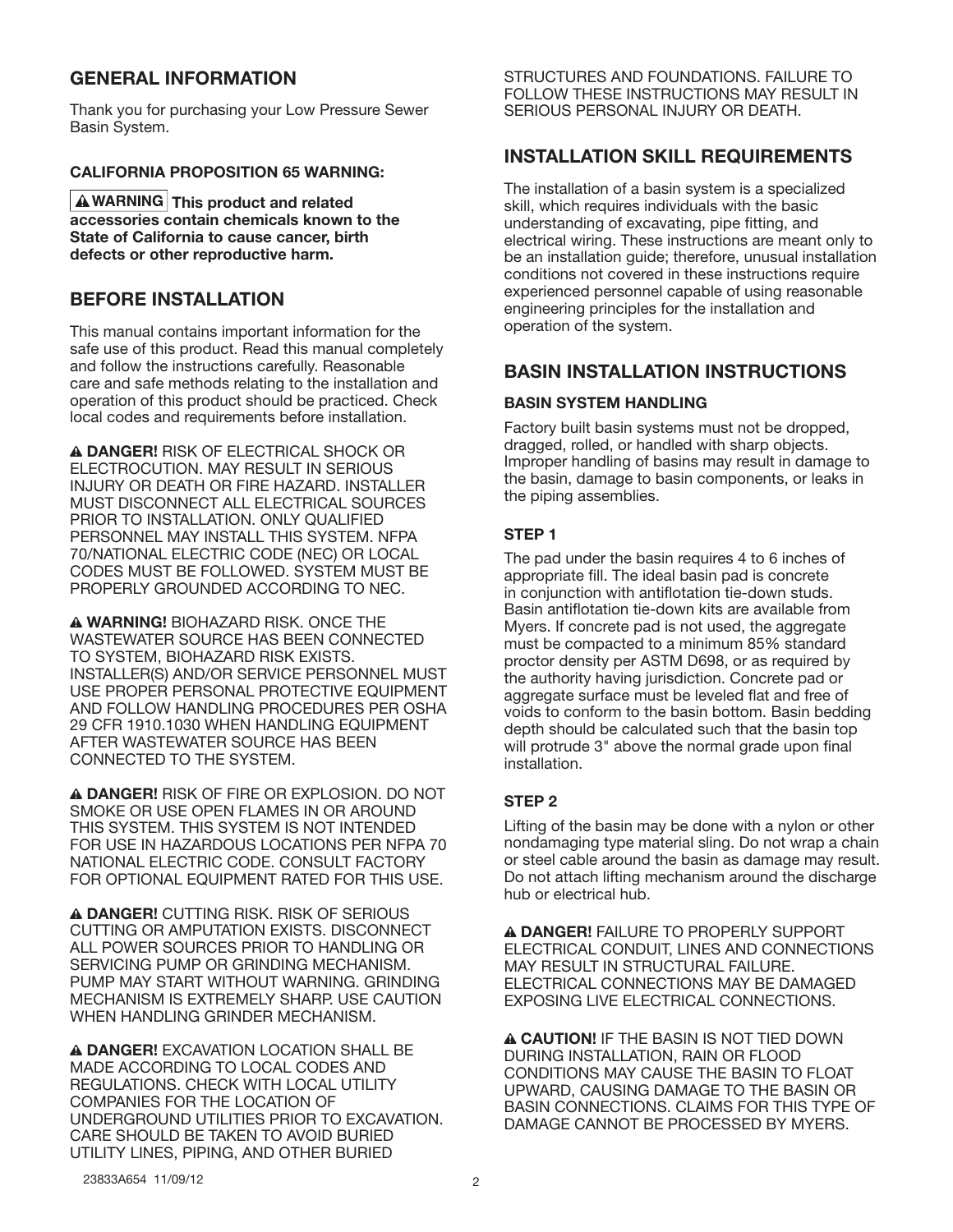## **STEP 3**

Lower the basin into excavation, position and level properly. Mount basin to base anchor bolts if an antiflotation tie-down kit is used. If basin is fiberglass, inspect basin and seal off any cuts or scratches to prevent fiberglass deterioration.

## **INFLUENT AND DISCHARGE CONNECTIONS FOR FIBERGLASS BASINS**

## **STEP 1**

An inlet grommet is the standard supplied influent connection device. Determine point at which influent line will enter basin and using a properly maintained piloted hole saw sized per chart below, drill a hole through the basin wall. If using a fiberglass basin, clean cut hole and apply a sealant coating to the cut section to prevent fiberglass deterioration. Insert the inlet grommet into the drilled hole.

| <b>Pipe Size</b> | <b>Hole Saw Diameter</b> |
|------------------|--------------------------|
| 21               | 1 II                     |
| ш                | г"                       |
| $6"$ *           | 7 11                     |

\*6" pipe size requires use of a fiberglass basin.

**A DANGER! FAILURE TO USE A PROPERLY** PILOTED HOLE SAW MAY RESULT IN DAMAGE TO BASIN WHICH MAY RESULT IN STRUCTURAL FAILURE OR SERIOUS LEAKS.

## **STEP 2**

Lubricate inside lip of inlet grommet with pipe soap. Clean outer end of influent pipe and push pipe through grommet. Ensure pipe does not protrude inside basin so as to interfere with pump removal or float operation.

## **STEP 3**

Close shutoff valve and make discharge line connection. It is strongly recommended that an additional shutoff valve and redundant check valve be located outside the basin at any force main entrances **– check local codes for specific requirements.**

## **BACKFILL INSTRUCTIONS**

The authority having jurisdiction has the right to require alternative materials or procedures for backfilling the installation.

**A WARNING!** FAILURE TO PROPERLY BACKFILL MAY RESULT IN DAMAGE TO THE BASIN WHICH COULD CAUSE LEAKS OR STRUCTURAL FAILURE. FAILURE TO FOLLOW THESE BACKFILL INSTRUCTIONS DURING THE INSTALLATION OF THE BASIN VOIDS THE BASIN WARRANTY.

**A CAUTION!** IN FREEZING CONDITIONS THE BACKFILL MUST BE DRY AND FREE OF ICE. DO NOT USE OTHER BACKFILL MATERIALS. FAILURE TO USE THE RECOMMENDED BED AND BACKFILL MATERIALS DURING THE INSTALLATION OF THE BASIN VOIDS THE BASIN WARRANTY.

## **STEP 1**

Obtain proper backfill material. The backfill material provides as much as 90% of the basin's support under certain stress conditions. The installer must be positive that correct bed and backfill materials are used per instructions as follows:

- A. Gravel clean and free flowing with particle size not less than 1/8" nor more than 3/4" in diameter. Use this description when ordering or specifying as material varies upon geographical location. This material is commonly known as "pea gravel".
- B. Stone or gravel crushings with angular particle size of not less than 1/8" nor more than 1/2" diameter, washed and freeflowing, is acceptable as an alternative material.

## **STEP 2**

At least a 4 inch wide band of compacted aggregate must be placed in successive layers (6" lifts) around the entire periphery of the basin. Carefully compact aggregate under all piping and electrical lines. Cover grade should slope down 3" to the normal surrounding grade. Care must be taken to prevent damage to any influent, discharge, or electrical connections made to the basin.



## **FINAL BACKFILL FOR BASIN SYSTEMS**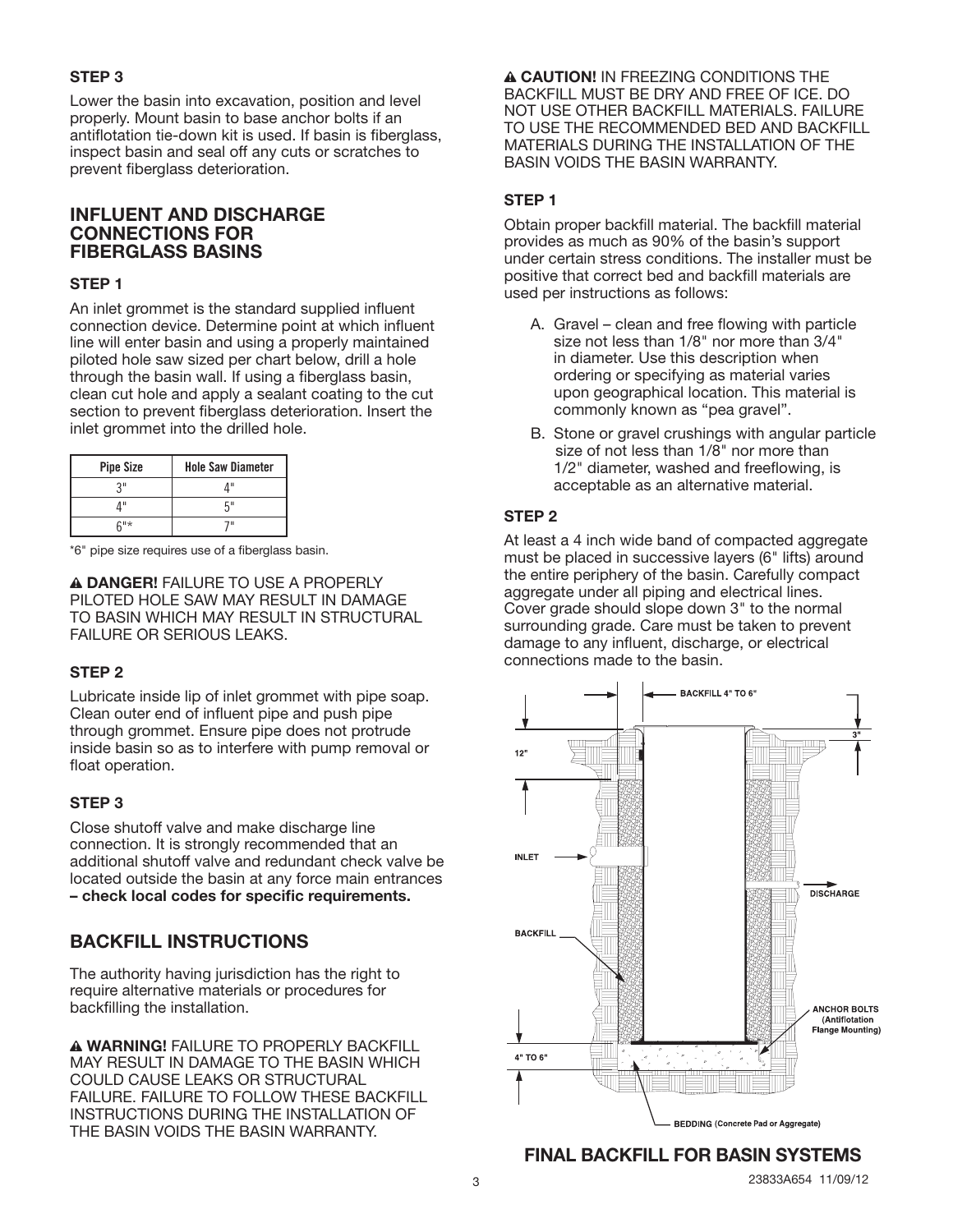## **INTERNAL BASIN INSTALLATION INSTRUCTIONS**

Remove pump from carton. When unpacking unit, check for concealed damage. Claims for damage must be made at the receiving end through the delivery carrier. Damage cannot be processed from the factory.

## **SYSTEMS DESCRIPTION**

Factory built basin systems are available in 24" diameter basins with 48" through 96" depths in one foot increments. In the system, the pump and piping assembly are raised and lowered in the basin using rope attached to pump with integral union to facilitate piping disconnect.

## **PUMP MODELS**

The basin system may employ any 1 through 2 HP submersible grinder pump that uses cutter blades to grind solids into a slurry. These pump systems are designed for pumping effluent or sewage water only.

## **GRINDER PUMP ATTACHMENTS**

## **STEP 1**

Attach the stainless steel foot bracket to bottom of the pump with bolts and washers provided.

## **STEP 2**

Apply pipe by applying thread sealant to pipe threads and screw the discharge piping assembly into the pump discharge.

## **STEP 3**

Attach lifting chain, cable or rope as supplied to the lifting eye bolts.

## **INTERNAL BASIN CONNECTIONS**

## **STEP 1**

If the system is supplied with a float bracket, attach float switches to the float bracket by clamping strain relief bushings around the float cords, then inserting and twisting the bushings into the float bracket slots.

## **STEP 2**

After grinder pump attachments have been made, lower the pump and piping assembly down, ensuring the discharge valve union aligns properly. Tighten the discharge valve union properly with discharge.

## **SYSTEMS WITH JUNCTION BOX**

#### **STEP 1**

Ensure power source is off or disconnected and push pump power, seal failure/heat sensor, and float cords through cord grips in the junction box and tighten. To prevent corrosion or electrical short, plug any unused holes.

## **STEP 2**

Remove junction box cover and make all connections inside junction box to all incoming control panel wires. It is recommended that the customer furnish and install a conduit seal outside the basin to prevent surface water from entering the junction box.

## **SYSTEMS WITHOUT JUNCTION BOX**

## **STEP 1**

An inlet grommet for 2" PVC conduit is the standard supplied electrical conduit connection device. Determine the point at which the electrical conduit will enter the basin and, using a 3" diameter, properly maintained, piloted hole saw, drill a hole through the basin wall. If using a fiberglass basin, clean the edges of the hole and apply a sealant coating to the cut section to prevent fiberglass deterioration. Insert the inlet grommet into the drilled hole.

## **STEP 2**

Lubricate the inside lip of the inlet grommet with pipe soap. Clean the outer end of the conduit and push the conduit through the grommet. Ensure that the conduit does not protrude inside the basin so as to interfere with pump removal or float operation.

## **STEP 3**

Guide the pump and float switch cords through the conduit to the control panel. The pump cord length, control panel location and conduit length must allow the cords to run continuously to the control panel without splices.

## **STEP 4**

Make the electrical connections at the control panel. Seal the opening of the conduit at the entrance into the control panel with electrical putty or a similar sealant to prevent sewer gases from entering the control panel.

**A CAUTION! FAILURE TO PROPERLY SEAL THE** ELECTRICAL CONDUIT FROM THE BASIN AT THE ENTRANCE TO THE CONTROL PANEL MAY ALLOW SEWER GASES TO CONDENSE INSIDE THE CONTROL PANEL AND CAUSE PREMATURE PANEL FAILURE. THIS WILL VOID ANY WARRANTY.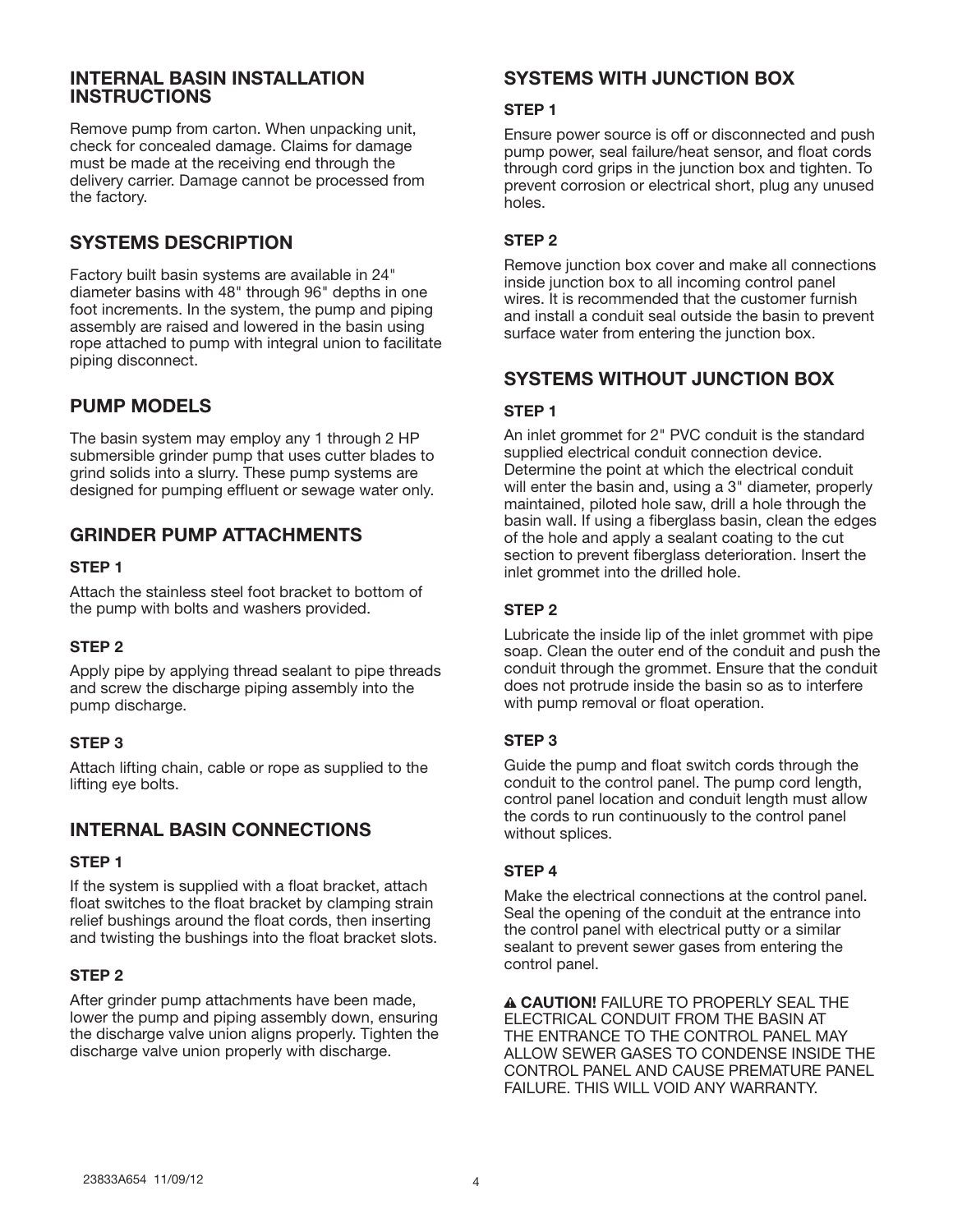## **PANEL WIRING**

**NOTE:** Failure to use a Myers approved control panel voids the pump/system warranty.

**IMPORTANT:** Properly connect the panel ground wire to a grounding rod. Improper grounding voids warranty.

#### **STEP 1**

Ensure power source is off or disconnected.

## **STEP 2**

Connect pump power and float cords to panel terminals per the schematic. All conduits and cables entering the panel must be sealed off. Check panel wiring to ensure white, black, and red pump leads are connected according to the schematic and panel wire labels. Single phase pumps will run only if connected one way.

## **PREOPERATIONAL GRINDER PUMP CHECKS**

#### **STEP 1**

Ensure power source is off or disconnected and remove pump from basin. With power off, turn radial cutter with a screwdriver to be sure it rotates freely.

## **PUMP OPERATIONS**

#### **STEP 1**

Run clear water into the basin until motor housing is covered.

## **STEP 2**

Open the shut-off valve to the discharge line.

#### **STEP 3**

Turn on the main breaker.

#### **STEP 4**

Start the pump by pushing the "Push-to-run" push button inside the control panel.

#### **STEP 5**

Check the pump amperage with clamp on ammeter on black pump lead. Readings higher than nameplate indicate clogged pump, miswiring, or improper voltage. If basin is not being pumped down and amperage readings are considerably lower than nameplate, then the pump may be air locked.

## **STEP 6**

Adjust floats so that the water level is above the pump motor housing, and the pump shuts off when the water level is 2 inches above the pump volute discharge.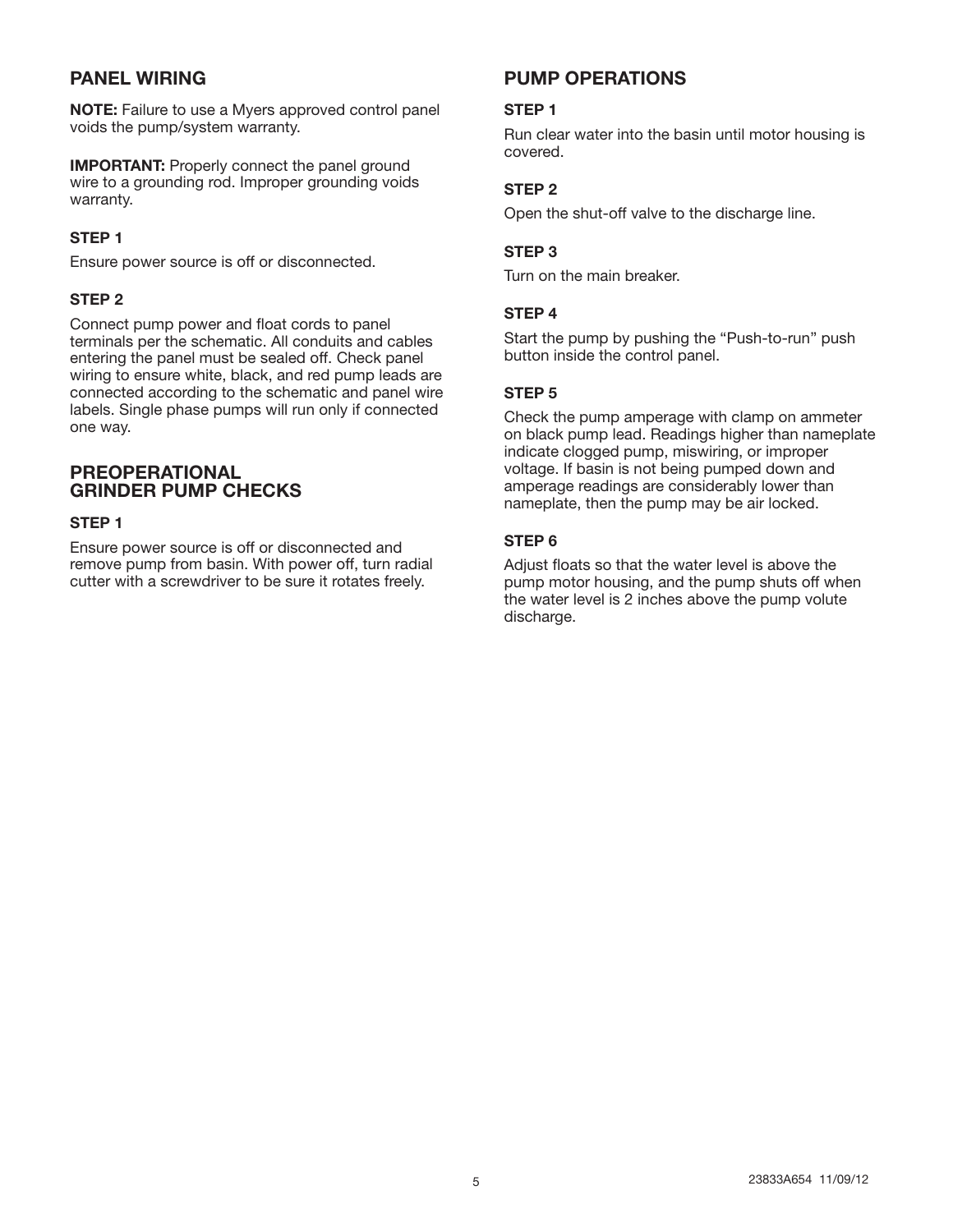## **TROUBLE CHECKLIST**

Troubles listed generally pertain to the pump and auxiliary components. Other trouble can occur from a faulty control box. These will be listed with the control box instructions.

| <b>CONDITION</b>                                                                                                                | <b>PROBABLE CAUSE</b>                                                                                                                                                                                                                                                                                                                                                                                                                                                                                                                                                                                                                                                                                           |  |  |
|---------------------------------------------------------------------------------------------------------------------------------|-----------------------------------------------------------------------------------------------------------------------------------------------------------------------------------------------------------------------------------------------------------------------------------------------------------------------------------------------------------------------------------------------------------------------------------------------------------------------------------------------------------------------------------------------------------------------------------------------------------------------------------------------------------------------------------------------------------------|--|--|
| Pump runs but does not pump<br>down the basin with the H-O-A                                                                    | 1. Cutters may be clogged. Amperage higher than nameplate may indicate<br>this problem.                                                                                                                                                                                                                                                                                                                                                                                                                                                                                                                                                                                                                         |  |  |
| switch on either Hand or<br><b>Automatic position.</b>                                                                          | 2. Discharge gate valve may be closed.                                                                                                                                                                                                                                                                                                                                                                                                                                                                                                                                                                                                                                                                          |  |  |
|                                                                                                                                 | 3. Clogging anywhere from cutters to check valve. This is evident if no water<br>discharged out of the check valve after raising the pump to disconnect the<br>sealing flange. Pull pump assembly and check for cause of clogging.                                                                                                                                                                                                                                                                                                                                                                                                                                                                              |  |  |
|                                                                                                                                 | 4. Discharge head may be too high. Check elevation against design point of<br>pump.                                                                                                                                                                                                                                                                                                                                                                                                                                                                                                                                                                                                                             |  |  |
|                                                                                                                                 | 5. Clogging beyond the sealing flange. This is evident if water is discharged<br>through the check valve when raising the pump to disconnect the sealing<br>flange. Inspect system basin piping or discharge piping from basin to locate<br>clogging.                                                                                                                                                                                                                                                                                                                                                                                                                                                           |  |  |
| Basin level is pumped down when<br>the "Push-to-run" push button is<br>pushed, but is not pumped down<br>in Automatic position. | 1. Floats are not hanging free in the basin or are covered with grease. Pump<br>the level down with the "Push-to-run" push button, so that the floats can be<br>observed. Relocate and clean float(s) as necessary.                                                                                                                                                                                                                                                                                                                                                                                                                                                                                             |  |  |
|                                                                                                                                 | 2. If this is a new installation and original start-up, the floats may be miswired<br>into the control panel. If the On and Off floats are reversed, the pump will<br>short cycle on and off and will not pump the level down.                                                                                                                                                                                                                                                                                                                                                                                                                                                                                  |  |  |
|                                                                                                                                 | 3. Floats are malfunctioning. Pull the floats out of the basin and hang the Off<br>and On floats from your hand. Tilt the Off float so that the large end is<br>above the cord end - nothing should happen. While keeping the Off float<br>tilted, tilt the On float in the same manner - the pump should come on.<br>Suspend the On float again from your hand - the pump should continue to<br>run. Finally, suspend the Off float - the pump should stop running. If this<br>procedure does not cause the pump to operate as described, either replace<br>the float(s) or replace the alternator relay if the system is duplex.<br>NOTE: Use twisted shielded cable for seal failure cable runs in excess of |  |  |
|                                                                                                                                 | 100 feet.                                                                                                                                                                                                                                                                                                                                                                                                                                                                                                                                                                                                                                                                                                       |  |  |
| Pump run light stays on.                                                                                                        | 1. Lower float may have failed causing the pump to continue operating below<br>the Off level.                                                                                                                                                                                                                                                                                                                                                                                                                                                                                                                                                                                                                   |  |  |
|                                                                                                                                 | 2. Pump may be air locked.                                                                                                                                                                                                                                                                                                                                                                                                                                                                                                                                                                                                                                                                                      |  |  |
|                                                                                                                                 | 3. Cutters may be clogged.                                                                                                                                                                                                                                                                                                                                                                                                                                                                                                                                                                                                                                                                                      |  |  |
| Circuit breaker trips when pump<br>tries to start.                                                                              | 1. Short circuit in pump motor.                                                                                                                                                                                                                                                                                                                                                                                                                                                                                                                                                                                                                                                                                 |  |  |
|                                                                                                                                 | 2. Water may have entered the motor housing through either worn out<br>mechanical seals or O-rings.                                                                                                                                                                                                                                                                                                                                                                                                                                                                                                                                                                                                             |  |  |
|                                                                                                                                 | 3. Start component(s) failure. Check start capacitor and start relay for failure.                                                                                                                                                                                                                                                                                                                                                                                                                                                                                                                                                                                                                               |  |  |
|                                                                                                                                 | 4. Pump may be miswired to panel. The white, black, and red pump power<br>leads must be connected correctly to panel.                                                                                                                                                                                                                                                                                                                                                                                                                                                                                                                                                                                           |  |  |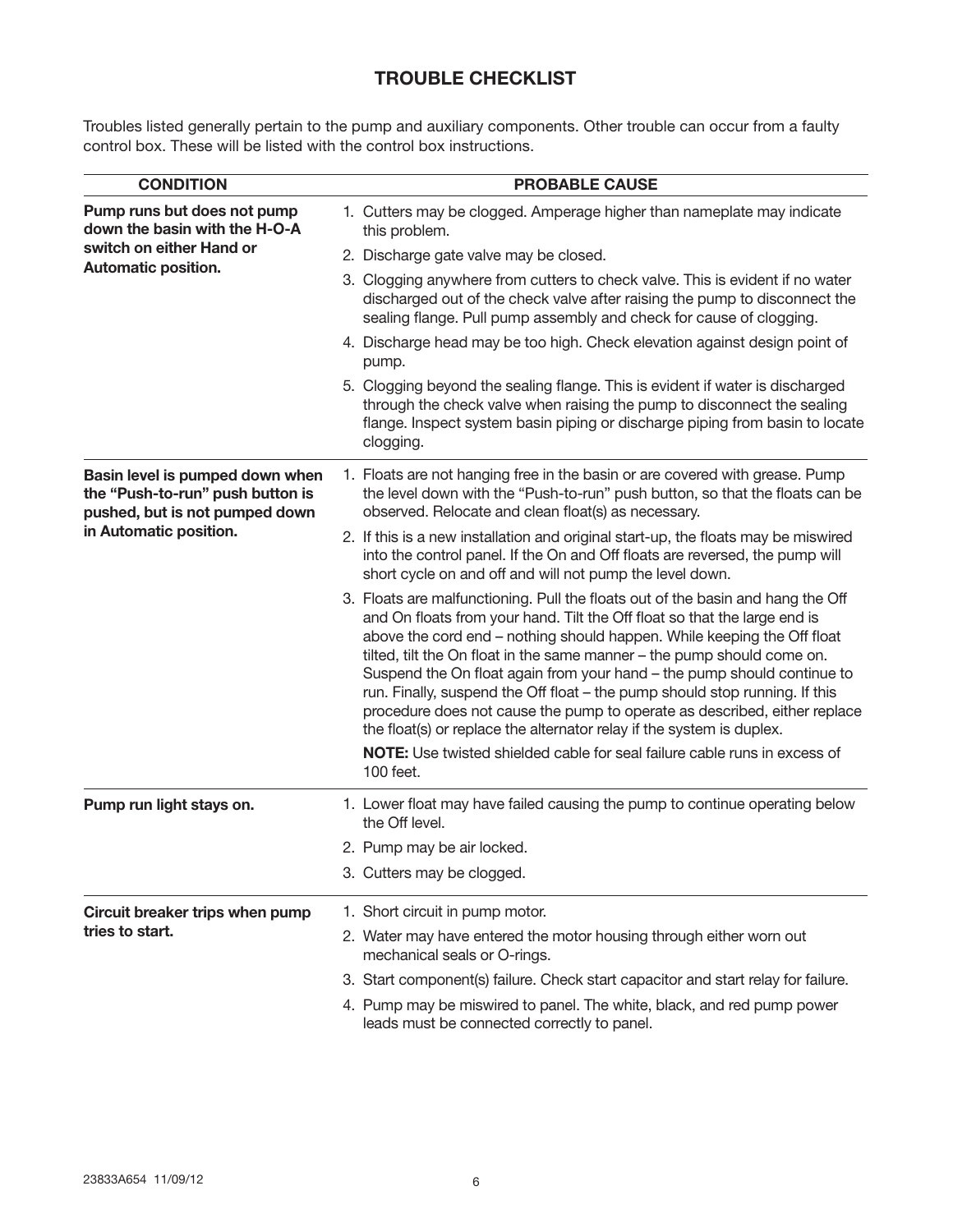## **FIBERGLASS SIMPLEX PARTS LIST**

| Ref.<br>No.    | <b>Description</b>                                                        | No.<br>Req.    | <b>Part Number</b> |
|----------------|---------------------------------------------------------------------------|----------------|--------------------|
| 1              | Pump, MGPD200-21, Sewage Grinder,<br>230V/60 Hz/1ø, Positive Displacement | 1              | 27315D011          |
|                | Pump, MG200-21, Sewage Grinder,<br>230V/60 Hz/1ø, Centrifugal             | 1              | 26465D000          |
| $\mathfrak{p}$ | Stand for MGPD200 Positive<br>Displacement Pump                           | 1              | 14887-003-1        |
|                | Stand for MG200 Centrifugal Pump                                          | 1              | 27078B005          |
| 3              | Junction Box, NEMA-6, 2" NPT                                              | 1              | 12870-015-1        |
| 4              | Float Control, Pump, 20' Cord                                             | 1              | 14595-320-1        |
| 5              | Float Control, Alarm, 20' Cord                                            | 1              | 21813A322          |
| 6              | <b>Float Control Bracket</b>                                              | 1              | 22470B005          |
| $\overline{7}$ | Basin, 24" x 48", Fiberglass                                              | 1              | 23901D303          |
|                | Basin, 24" x 60", Fiberglass                                              | 1              | 23901D301          |
|                | Basin, 24" x 72", Fiberglass                                              | 1              | 23901D304          |
|                | Basin, 24" x 84", Fiberglass                                              | 1              | 23901D306          |
|                | Basin, 24" x 96", Fiberglass                                              | $\mathbf{1}$   | 23901D308          |
| 8              | Basin Cover, Structural Foam                                              | $\mathbf{1}$   | 21936D200          |
| 9              | Adapter, for 4" SCH40 PVC Pipe                                            | 1              | 24335A001          |
| 10             | Adapter, for 2" SCH40 PVC Pipe<br>or Conduit                              | $\overline{2}$ | 24335A000          |
| 11             | Flexible Discharge Pipe                                                   | 1              | 13653-004-1        |
| 12             | Discharge Valve, Single Union                                             | 1              | 11841-010-1        |
| Not<br>Shown   | <b>Control Panel, Positive</b><br>Displacement Pump                       | 1              | 27682A001          |
|                | Control Panel, Centrifugal Pump                                           | 1              | 27682A000          |